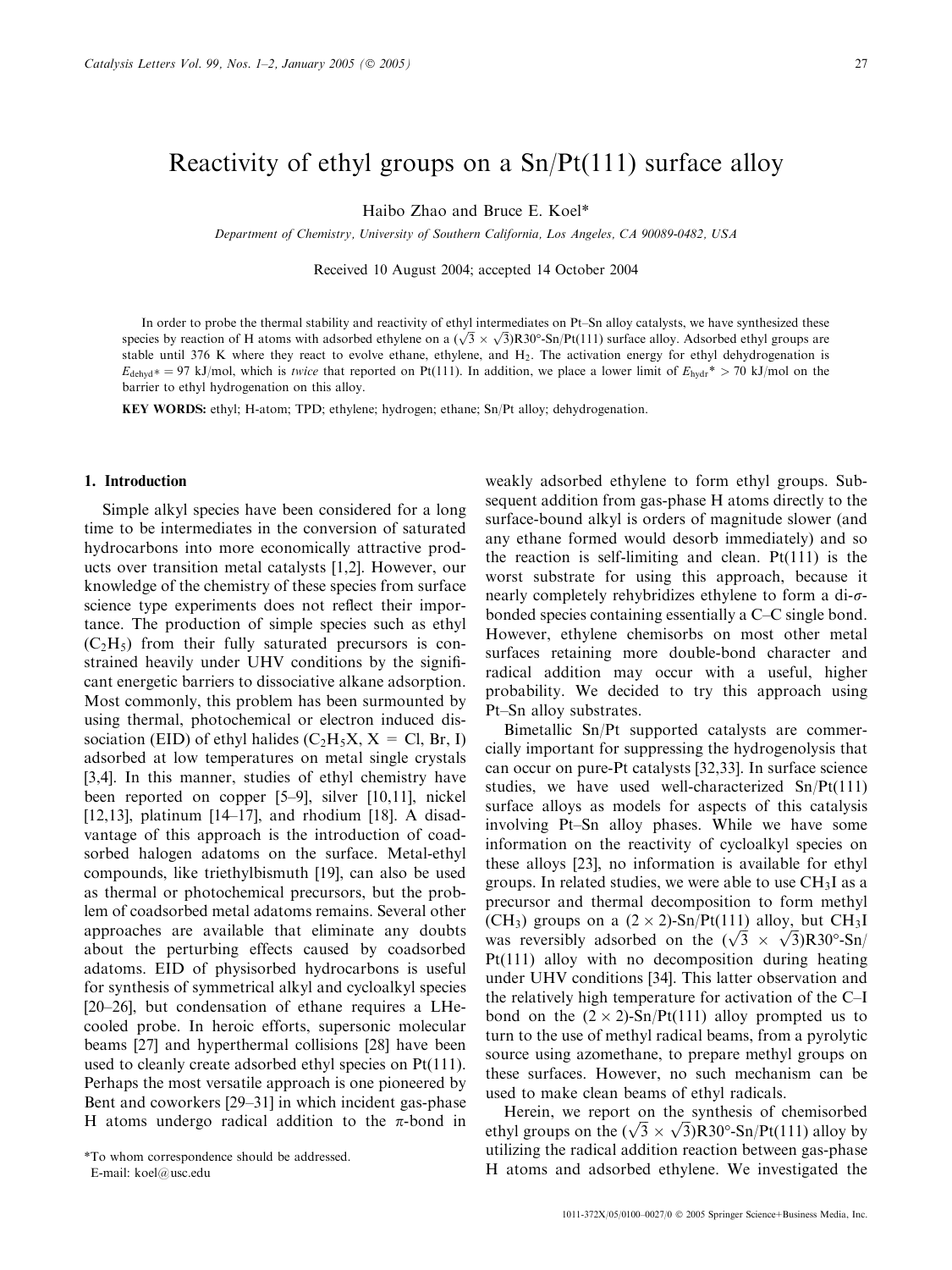thermal chemistry of chemisorbed ethyl groups on this Pt–Sn alloy surface without perturbation of other coadsorbed species.

## 2. Experimental methods

Experiments were performed in a three-level UHV chamber as described earlier [35]. The Pt(111) crystal (Atomergic; 10 mm dia., 1.5 mm thick) was prepared by  $1-keV$  Ar<sup> $+$ </sup>-ion sputtering and oxygen treatments  $(5 \times 10^{-7}$  Torr O<sub>2</sub>, 900 K, 2 min) to give a clean spectrum using Auger electron spectroscopy (AES) and a sharp  $(1 \times 1)$  pattern in low energy electron diffraction (LEED).

EED).<br>The  $(\sqrt{3} \times \sqrt{3})R30^{\circ}$ -Sn/Pt(111) surface alloy was prepared by evaporating one monolayer of Sn onto the Pt(111) crystal surface and subsequently annealing the sample to 830 K for 20 s. Sn on this surface, prepared as above, is substitutionally incorporated into this surface layer at Pt-atom positions to form an alloy with  $\theta_{\text{Sn}} = 0.33$ , corresponding to a Pt<sub>2</sub>Sn surface. Because of the larger size of Sn than Pt, and the importance of relieving stress in the surface layer, Sn atoms protrude 0.02 nm above the surface-Pt plane for this surface alloy [36,37]. All pure-Pt threefold sites are eliminated in the [50,57]. All pure-Pt threefold sites are eliminated in the  $(\sqrt{3} \times \sqrt{3})$ R30° structure. For brevity throughout this ( $\sqrt{3} \times \sqrt{3}$ )K30<sup>-</sup> structure. For previty infoughout this paper, we will refer to the  $(\sqrt{3} \times \sqrt{3})$ R30<sup>o</sup>-Sn/Pt(111) paper, we will refer to the ( $\sqrt{3}$  alloy.

A Pt-tube doser was constructed, based on the design of Engel and Rieder [38] as a pyrolytic source of hydrogen atoms. The principal component is a bent Pttube (1 mm O.D., 0.8 mm I.D.) into which a hole of 0.1 mm diameter was mechanically drilled. The tube was resistively heated to 1275  $\degree$ C, and water-cooling kept the adjacent Cu block cold. The temperature of the Pt-tube was directly measured by an optical pyrometer that was calibrated by the temperature of the Pt(111) crystal sample, as measured by a Cr/Al thermocouple. The estimated relative accuracy of the pyrometer reading was  $\pm$  5 °C. The flux of H atoms obtained from this source with the Pt-tube at  $800\text{ °C}$  and the UHV chamber pressure of  $5 \times 10^{-8}$  Torr was  $3 \times 10^{13}$  atoms cm<sup>-2</sup> s<sup>-1</sup>. This value was obtained by assuming that the initial sticking coefficient of H atoms on  $Pt(111)$  at 100 K was unity and using the hydrogen coverage produced from the well-known decomposition of ethylene on Pt(111) to give an absolute calibration for the  $H<sub>2</sub>$  yield in TPD [39]. The normal operating temperature of the Pt-tube doser during these experiments was  $800 \degree C$ . This corresponds to an energy (kT) of  $\sim 0.09$  eV for the incident H atoms, although it is known that similarly designed thermal atom sources do not necessarily produce atoms in a Boltzmann energy distribution [40].

H2 (Matheson; 99.99%) was introduced via a variable leak valve (Granville-Phillips) into the Pt-tube doser after passing through a liquid-nitrogen cooled, U-tube trap.  $C_2H_4$  (Matheson; 99.99%) was introduced via a microcapillary array doser connected to the gas line through a leak valve. All of the exposures reported here are given simply in terms of the pressure measured by the ion gauge in the UHV chamber. No attempt was made to correct for the flux enhancement of the doser or ion gauge sensitivity. Mass spectrometry performed in the UHV chamber showed no appreciable concentration of impurities in the source gases.

For all TPD experiments, the heating rate was  $3.6$  K/s and all exposures were given with the surface temperature at 100 K. AES measurements were made with a double-pass cylindrical mirror analyzer (CMA). The electron gun was operated at 3-keV beam energy and 1.5- $\mu$ A beam current. Coverages  $\theta_i$  reported in this paper are referenced to the surface atom density of Pt(111) such that  $\theta_{\text{Pt}} = 1.0$  ML is defined as  $1.505 \times 10^{15}$  cm<sup>-2</sup>.

#### 3. Results

Ethylene chemisorbs on the  $(\sqrt{3} \times \sqrt{3})R30^{\circ}$ -Sn/ Pt(111) surface alloy as a di- $\sigma$ -bonded species with a coverage of 0.27 ML in the monolayer and desorbs at 183 K in TPD [41,42]. No decomposition to produce  $H_2$ nor hydrogenation to produce ethane occurs in TPD. In our experiments reported herein, an ethylene exposure was given to form a monolayer (saturation) coverage on was given to form a monolayer (saturation) coverage on<br>the  $\sqrt{3}$  alloy at 100 K, and this monolayer was then exposed to incident gas-phase H atoms for increasing amounts of time. TPD experiments were then carried out. The mass spectrometer was multiplexed to monitor many different signals simultaneously, including those at 58, 56, 54, 30, 28, 26, and 2 amu. Only ethane (30 amu), ethylene (28 amu) and  $H<sub>2</sub>$  (2 amu) were identified as desorption products. In particular, no  $C_4$ products that might arise from C–C coupling reactions were detected.

Ethylene desorption spectra are shown in figure 1. The bottom curve reproduces previous reports [41,42] for ethylene adsorption and desorption in the absence, of H-atom reactions TPD spectra show that with increasing amounts of subsequent H-atom exposure, the ethylene desorption peak below 200 K, corresponding to chemisorbed ethylene, decreases in intensity while a new peak at 380 K appears and grows in size. By monitoring all of the appropriate mass signals, we conclude that this high-temperature peak is due to the combination of ethylene desorption from ethyl decomposition and a 28-amu cracking fraction arising from ethane desorption. There is also a small, reproducible peak near 250 K, but it is likely that this arises from ethyl dehydrogenation at defect sites in which Pt has a lower number of Sn neighbors (such as at an antiphase domain boundary) and are more reactive.

Figure 2 shows ethane desorption spectra in these experiments. In the absence of H-atom exposure, the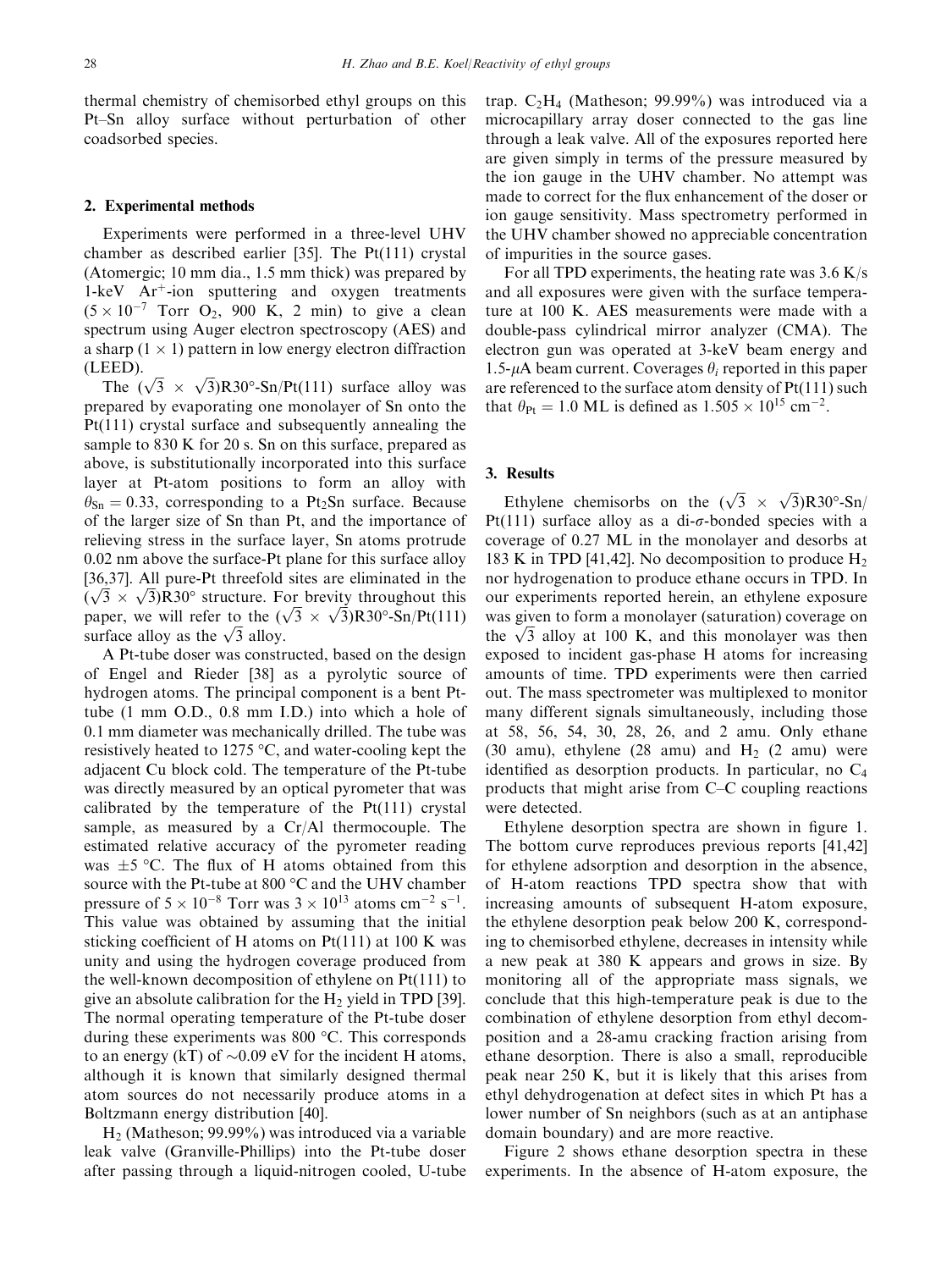



Figure 1. Ethylene  $(C_2H_4)$  TPD spectra after increasing gas-phase H-atom exposures on a chemisorbed ethylene monolayer on the  $(\sqrt{3} \times \sqrt{3})$ R30°-Sn/Pt(111) surface alloy.

bottom curve shows that no ethane desorption occurs bottom curve shows that no ethane desorption occurs<br>after ethylene adsorption on the  $\sqrt{3}$  alloy. Ethane desorption in a peak at 376 K appears and then increases in size with increasing H-atom exposures. This indicates that the amount of adsorbed ethylene that is converted to ethane increases with increasing exposures to gas-phase H atom. This is also supported by the ethylene TPD spectra in figure 1, where the ethylene desorption peak below 200 K corresponding to chemisorbed ethylene decreased in intensity with increased Hatom exposure time. A small, broad feature was observed near 300 K, but it is likely, that this arises from a small amount of ethyl hydrogenation at a few defect sites as discussed above.

Although there is no information on the desorption Although there is no information on the desorption<br>temperature of ethane on the  $\sqrt{3}$  alloy, it must be quite low, below 100 K, and ethane adsorption must be very weak. Adsorbed *n*-butane desorbs at 153 K on the  $\sqrt{3}$ alloy  $[43]$ , and *n*-butane should interact about twice as alloy [45], and *n*-butane should interact about twice as strongly as ethane with the  $\sqrt{3}$  alloy. This means that ethane desorption at 376 K in figure 2 must be reactionrate limited, i.e., ethane desorbs promptly as soon as it is formed at the surface and the ethane desorption peak reveals information on the kinetics of ethane production at the surface. The only possible precursor to produce ethane at 376 K in TPD is adsorbed ethyl groups. These

Figure 2. Ethane  $(C_2H_6)$  TPD spectra after increasing gas-phase H-atom exposures on a chemisorbed ethylene monolayer on the  $(\sqrt{3} \times \sqrt{3})$ R30°-Sn/Pt(111) surface alloy.

species are generated by the reaction between adsorbed ethylene and gas-phase H atoms.

Figure 3 shows  $H_2$  desorption spectra in these experiments. In the absence of H-atom exposure, the bottom curve shows that little  $H_2$  desorption occurs bottom curve shows that fittle  $H_2$  desorption occurs after ethylene adsorption on the  $\sqrt{3}$  alloy. Ethylene is nearly reversibly adsorbed on this alloy. The peak below 200 K arises primarily from a cracking fraction of desorbed ethylene. With increasing H-atom exposures, an  $H_2$  desorption peak appears at 275 K and a peak at 380 K appears and then increases in size. The  $H_2$ desorption peak between 250 and 300 K in figure 3 is from recombination of H adatoms, and this shows that from recombination of H adatoms, and this shows that incident H atoms can still chemisorb on the  $\sqrt{3}$  alloy, even though it is covered with coadsorbed ethylene and ethyl species. There are two possible origins of the  $H_2$ peak at 380 K in addition to the cracking fraction of desorbed hydrocarbons (ethane and ethylene) that are products from ethyl dehydrogenation. Adsorbed hydrogen adatoms recombine and desorb as  $H<sub>2</sub>$  below 300 K gen adatoms recombine and desorb as  $H_2$  below 500 K<br>on the  $\sqrt{3}$  alloy [44] and so this excludes a pathway for coadsorbed H adatoms and ethyl to combine to produce ethane at 376 K. Adsorbed ethyl groups must obtain another additional H-atom from other ethyl groups to form ethane. Adsorbed ethyl species can lose one H through b-H elimination to produce ethylene and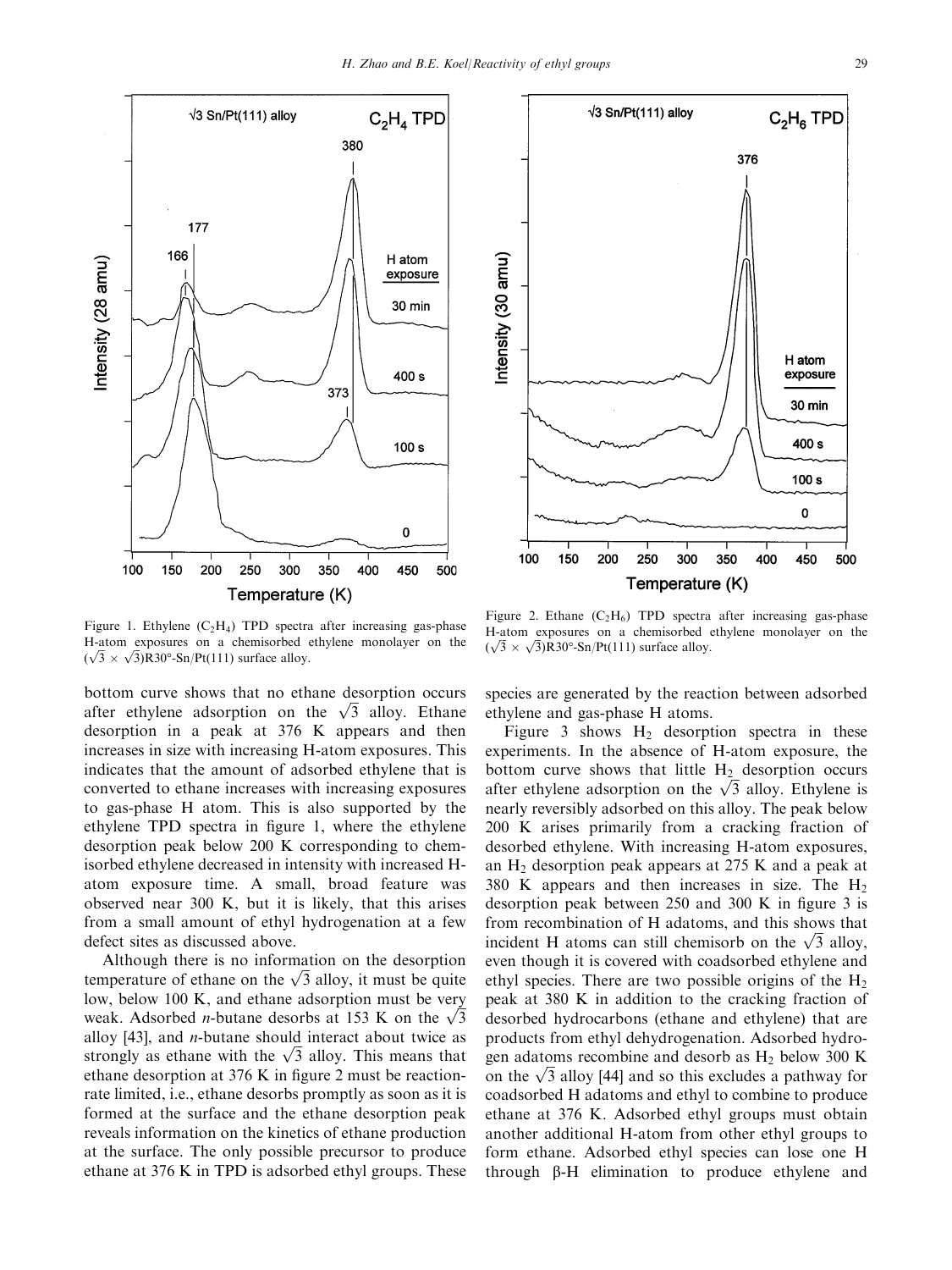

Figure 3.  $H_2$  TPD spectra after increasing gas-phase H-atom expo-Figure 5.  $H_2$  TPD spectra after increasing gas-phase H-atom exposures on a chemisorbed ethylene monolayer on the  $(\sqrt{3} \times \sqrt{3})R30^\circ$ -Sn/ Pt(111) surface alloy.

hydrogen adatoms, and this is a common pathway on most transition metal surfaces [4]. This is the most likely mechanism for the origin of the  $H_2$  peak at 380 K. The other mechanism is for a strict disproportionation of two adjacent ethyl groups to directly yield ethane and ethylene. Ethylene does not further decompose on the ethylene. Ethylene does not further decompose on the  $\sqrt{3}$  alloy. The peak at 380 K in figure 3 has contributions from both ethane and ethylene produced by ethyl decomposition.

No significant  $H_2$  desorption at temperatures higher than 380 K was detected, which indicates that full decomposition of ethyl does not occur to any appreciadecomposition of ethyl does not occur to any appreciable extent on the  $\sqrt{3}$  alloy. Consistent with these  $H_2$ TPD results, no carbon was detected by AES following TPD. Of note, no ethyl-coupling product was observed in TPD experiments by monitoring the signal at 58 amu  $(C_4H_{10})$ .

## 4. Discussion

There is no reaction observed between coadsorbed H There is no reaction observed between *coadsorbed* H<br>adatoms and ethylene molecules on the  $(\sqrt{3} \times \sqrt{3})$ R30<sup>o</sup>-Sn/Pt(111) surface alloy [45]. The nature of gas-phase atomic hydrogen (a radical) increased the reactivity compared to surface-bound atomic hydrogen for reaccompared to surface-bound atomic hydrogen for reaction with adsorbed ethylene on the  $\sqrt{3}$  alloy. Ethane formation shown in figure 2 indicates that adsorbed formation shown in ligure 2 moleates that adsorbed<br>ethyl groups form on the  $\sqrt{3}$  alloy at 100 K by radical addition of H atoms adsorbed ethylene. Adsorbed ethyl species were also created in this fashion on Cu(111) [29,30] and Cu(100) [31]. The estimated cross section for hydrogen addition to ethylene on Cu(111) was 18  $\AA$ <sup>2</sup> [29]. Gas-phase H- atoms have also been shown to react with  $di$ - $\sigma$ -bonded cyclohexene to produce adsorbed cyclohexyl species on Ni(100) [46], even though  $\pi$ bonded alkenes should have larger cross sections for radical addition reactions than  $di$ - $\sigma$ -bonded alkenes. These H-radical addition reactions occur through an Eley–Rideal mechanism [4] utilizing 218 kJ/mol of potential energy per mole of H-atoms to induce reactions. Our results extend the illustrations of the utility of this process to cleanly create adsorbed alkyl species at low temperatures and thus enable studies of their subsequent chemistry.

The thermal stability and chemistry of adsorbed ethyl species on this Pt–Sn alloy is dramatically different from that on Pt(111). Adsorbed ethyl species created by dissociation of ethyl iodide  $(CH_3CH_2I)$  on Pt(111) immediately undergo a dehydrogenation step at 200 K to form chemisorbed ethylene  $(C_2H_4)$  and hydrogen adatoms via  $\beta$ -H elimination [15]. Although alkyl reaction to form alkenes and alkanes has been reported on Cu [6], Pt [1,3,14], and Al surfaces [47], these reactions are not commonly thought of as strict disproportionation reactions because the alkene is the dominant product. Coupling and disproportionation products were detected below 200 K upon heating adsorbed alkyl iodides on Cu(111) [7], but alkyl radicals and not surface-bound alkyl groups were proven to be the precursors to these reactions. Surface-bound alkyl groups only produce alkenes and hydrogen on Cu(111) as a result of  $\beta$ -H elimination.

Alloying Sn into Pt(111) greatly stabilizes adsorbed Alloying Sn into Pt(111) greatly stabilizes adsorbed<br>ethyl groups, and these can exist on the  $\sqrt{3}$  alloy until 376 K. As discussed above, strict disproportionation reaction of adsorbed ethyl groups to produce ethane and ethylene is not observed on most metal surfaces. Disproportionation usually happens in the gas phase and in solution and this is accompanied by coupling reactions [7]. Since no coupling reactions were observed reactions  $\frac{1}{1}$ . Since no coupling reactions were observed<br>on the  $\sqrt{3}$  alloy, the disproportionation reaction may not be a major reaction pathway to produce ethane and ethylene.

A reaction mechanism for dehydrogenation of A reaction mechanism for denyarogenation of adsorbed ethyl groups on the  $\sqrt{3}$  alloy can be proposed as follows. As the first step, surface-bound ethyl dehydrogenates at 376 K to produce ethylene and H adatoms through  $\beta$ -H elimination. In the second step, some of the H adatoms generated in the first step immediately hydrogenate adsorbed ethyl groups to release ethane into the gas phase while the rest of the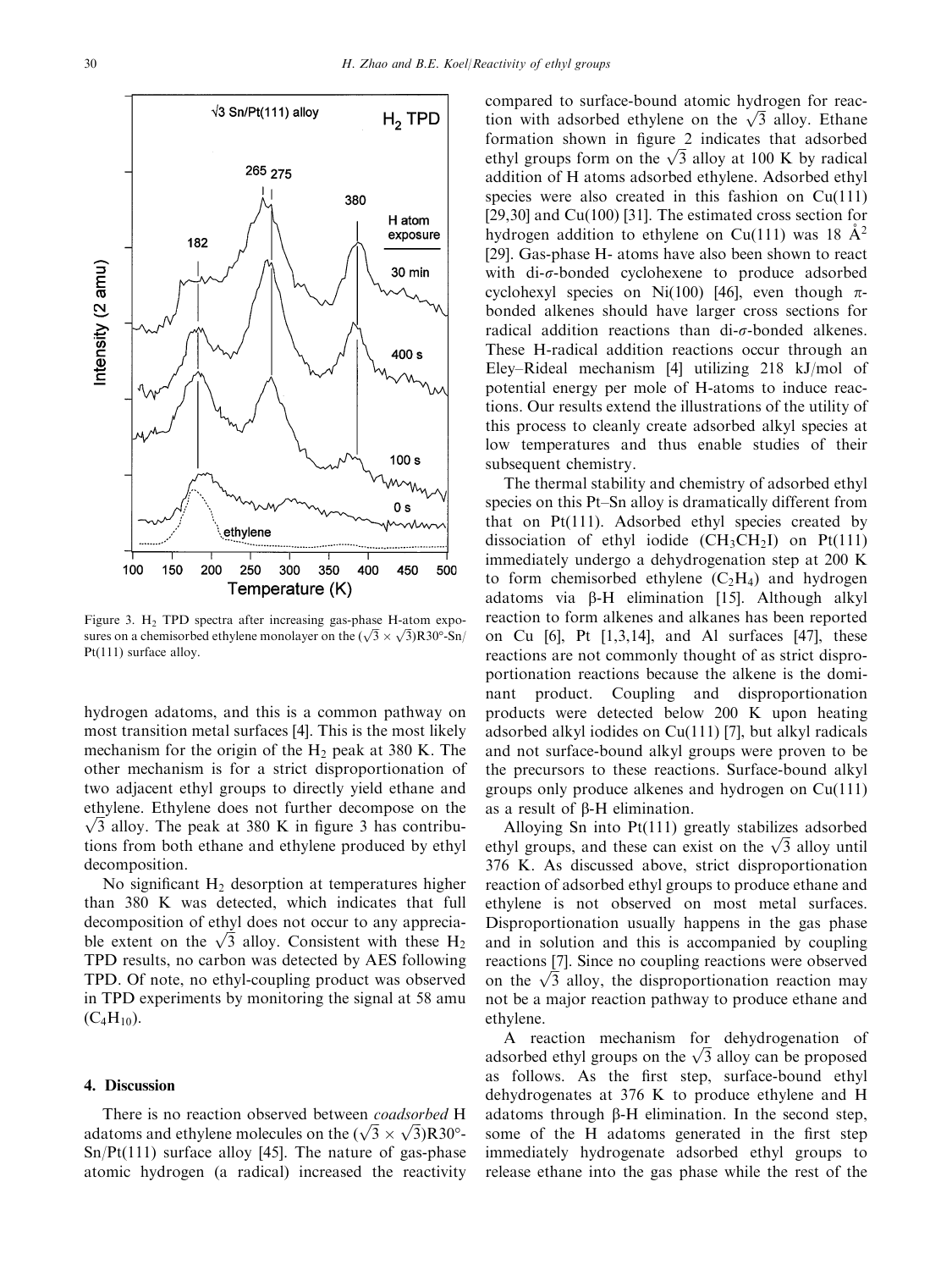H adatoms recombine to liberate  $H_2$  from the surface as a product. The first step of  $\beta$ -H elimination is the ratedetermining step and desorption of all products are reaction-rate limited.

cuon-rate inmited.<br>Ethyl groups are more stable on the  $\sqrt{3}$  alloy than any other hydrocarbon molecule reported to date, but have a stability similar to that of cyclohexyl groups on this surface  $[23]$ . The  $\beta$ -H elimination reaction of adsorbed cyclohexyl to produce coadsorbed cyclohexene adsorbed cyclonexyl to produce coadsorbed cyclonexene<br>and H adatoms was also observed on the  $\sqrt{3}$  alloy at 345 K [23], but no cyclohexane was produced by hydrogenation of cyclohexyl. The reason for this apparent difference in hydrogenation reactivity between ethyl ent difference in nydrogenation reactivity between ethyr and cyclohexyl groups on the  $\sqrt{3}$  alloy is not clear, but it may be due to the low cyclohexyl coverage in those experiment or the richer chemistry of cyclohexyl ligands, e.g., isomerization and/or H-shifts. The TPD spectra in figure 2 provide a good estimation for the C–H bond breaking barrier  $E_{\text{dehyd}}^*$  in the dehydrogenation of surface ethyl groups. We calculate that  $E_{\text{dehvd}}^* =$ 97 kJ/mol by assuming first-order kinetics and a preexponential factor of  $10^{13}$  s<sup>-1</sup>. This barrier is almost twice that on  $Pt(111)$  [15]. This huge increase in the C–H bond breaking barrier is due either to the general decrease in the LDOS at the Fermi energy at Pt atoms as caused by alloying Sn to Pt(111) [48] or perhaps to a loss of the specific surface electronic structure at pure-Pt threefold sites due to the loss of these sites on this alloy surface.

These results have important implications to understanding the surface science of catalysis. SFG studies of ethylene and propene hydrogenation on Pt(111) suggest that ethyl and propyl groups are reaction intermediates [49,50]. Because supported Pt–Sn catalysts are not active as catalysts in alkene hydrogenation [51,52], the poor activity of supported Pt–Sn catalysts may result from an increased barrier to form alkyl groups and/or an increased barrier to hydrogenation of these alkyl intermediates. Our studies have shown that coadsorbed H does not react with surface ethyl groups and H simply does not react with surface ethyl groups and **H** simply recombines and desorbs as  $H_2$  from the  $\sqrt{3}$  alloy at 275 K with an activation energy  $E_d$  of 70 kJ/mol. This places a lower limit on the hydrogenation activation energy barrier  $E_{\text{dehyd}}$ \* = 70 kJ/mol for surface surfaceenergy barrier  $E_{\text{dehyd}}* = 70 \text{ KJ/mol}$  for surface surface-<br>bound ethyl groups on the  $(\sqrt{3} \times \sqrt{3})R30^{\circ}$ -Sn/Pt(111) surface alloy.

In contrast, supported Pt–Sn catalysts are widely used in selective dehydrogenation of alkanes to alkenes [53–56]. Cortright *et al.* [57] have proposed that dehydrogenation of isobutane over  $Pt/Sn/SiO<sub>2</sub>$  catalysts is through a Horiuti–Polanyi mechanism and the first step to form adsorbed isobutyl groups is the slowest and rate-determining step. They measured a barrier of  $E_{\text{dehyd}}^* = 85$  kJ/mol to hydrogenate isobutyl with adsorbed H, and there must be a barrier of at least  $E_{\text{dehvd}}$ <sup>\*</sup> = 118 kJ/mol to dehydrogenate isobutyl to form isobutene gas. Their studies also indicate that alkyl is a

stable intermediate on these supported Pt–Sn catalysts. Our studies of the thermal stability of ethyl groups and the reactivity of these species with and without coadthe reactivity of these species with and without coad-<br>sorbed H on the  $\sqrt{3}$  Sn–Pt alloy support so far the reaction mechanism and activation energies deduced for elementary steps in the reaction of alkyl species as intermediates in alkane dehydrogenation on supported Pt–Sn catalysts.

### 5. Conclusions

Reaction between gas-phase H atoms and adsorbed ethylene produced surface-bound ethyl groups on a ethylene produced surface-bound ethyl groups on a<br> $(\sqrt{3} \times \sqrt{3})R30^{\circ}$ -Sn/Pt(111) surface alloy at 100 K. These ethyl groups do not dehydrogenate and are stable on the surface much above room temperature, until 376 K. C–H bond dissociation then produces ethylene and hydrogen, and this hydrogen immediately reacts to desorb as  $H_2$  and hydrogenate coadsorbed ethyl groups to release ethane into the gas phase. The reaction-rate limited desorption of ethane can be used to provide a good estimate of the activation energy  $E^*$ for breaking  $C-H$  bonds in alkyl species bound on the For breaking C-H bonds in alkyl species bound on the  $\sqrt{3}$  alloy. This value of  $E_{\text{delayd}}$ <sup>\*</sup> = 97 kJ/mol is almost  $\sqrt{3}$  alloy. This value of  $E_{\text{delayd}} = 97$  KJ/mol is almost *twice* that on Pt(111). Ethyl groups on the  $\sqrt{3}$  alloy do not react with coadsorbed H and recombination of H adatoms leads to  $H_2$  desorption at 275 K. This observation enables us to place a lower limit on the barrier for ethyl hydrogenation on the  $\sqrt{3}$  alloy of  $E_{\text{hydr}}^* > 70 \text{ kJ/mol}$ . Our studies of the thermal stability of ethyl groups and the reactivity of these species with or etnyr groups and the reactivity of these species with<br>and without coadsorbed H on the  $\sqrt{3}$  Sn–Pt alloy support so far the reaction mechanism and activation energies deduced for elementary steps in the reaction of alkyl species as intermediates in alkane dehydrogenation on supported Pt–Sn catalysts.

#### Acknowledgments

This work was supported by the Department of Energy, Office of Basic Energy Sciences, Chemical Sciences Division.

## References

- [1] G.C. Bond, Heterogeneous Catalysis, 2nd ed. (Clarendon Oxford, 1987), Ch. 8,9.
- [2] G.A. Somorjai, Introduction to Surface Chemistry and Catalysis (Wiley, New York, 1994)Ch. 6,7.
- [3] F. Zaera, Acc. Chem. Res. 25 (1992) 260.
- [4] B.E. Bent, Chem. Rev. 96 (1996) 1361.
- [5] J.-L. Lin and B.E. Bent, Chem. Phys. Lett. 194 (1992) 208.
- [6] J.-L. Lin and B.E. Bent, J. Phys. Chem. 96 (1992) 8529.
- [7] J.-L. Lin and B.E. Bent, J. Am. Chem. Soc. 115 (1993) 6943.
- [8] J.-L. Lin, C.-M. Chiang, C.J. Jenks, M.X. Yang, T.H. Wentzlaff and B.E. Bent, J. Catal. 147 (1994) 250.